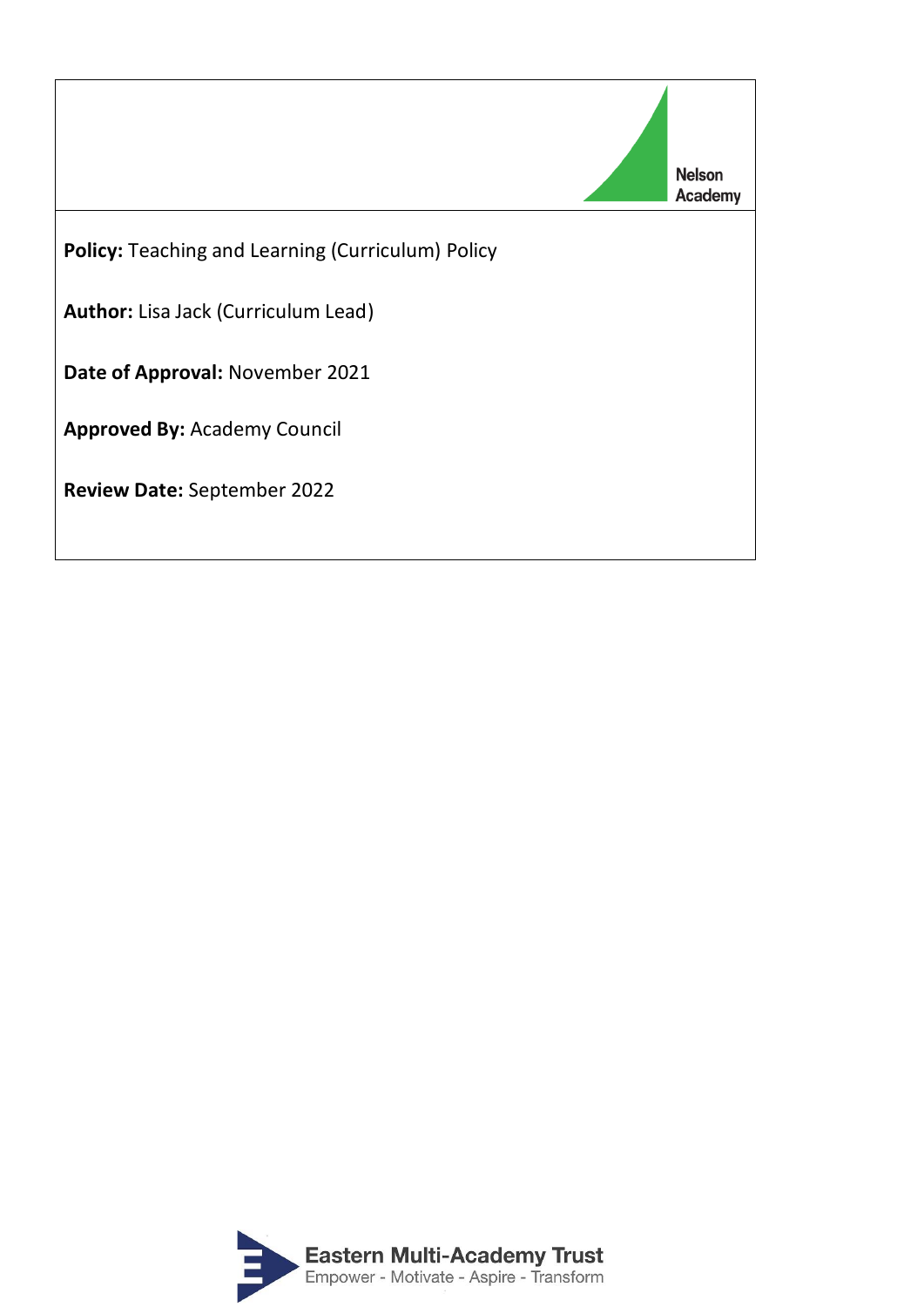

# **Teaching and Learning (Curriculum) Policy 2021 22**

# *Introduction:*

At Nelson Academy, every child is recognised and valued as a unique individual within their own right. We strive to ensure that the fundamental British values of democracy, the rule of law, individual liberty, and mutual respect and tolerance of those with different faiths and beliefs are actively promoted and we welcome differences within both our school community and beyond; we believe our bespoke curriculum reflects this.

Our purpose is to be the kindle that ignites the flame of learning, through a curriculum that is enjoyable and engaging - as well as intellectually challenging.

The ability to learn is underpinned by the teaching of basic skills, knowledge, concepts and values by acquiring new and emerging vocabulary that enriches our children as learners. Our school ethos acknowledges the importance of these new and evolving words, which supports the acquisition of oracy skills. We constantly provide enhancement opportunities to develop and engage children in their learning; we believe that childhood should be a happy, investigative and enquiring time in our lives, where there are no limits to curiosity and there is a thirst for new experiences and knowledge.

Our curriculum is designed to recognise children's prior learning and build upon this to enhance and extend individual skills and knowledge, by providing first-hand learning experiences by allowing the children to develop interpersonal skills, build resilience and become creative, critical thinkers. We take a holistic approach to learning and believe that through language, mathematics, science, humanities, arts and religion, we can promote and foster the intellectual, moral, spiritual, aesthetic, social, emotional and physical development of all our children. We strongly believe that our bespoke curriculum promotes positive attitudes to learning, which reflect the values and skills needed to promote responsibility for life-long learning and future success, as well as meeting statutory requirements.

Community involvement is an essential part of our curriculum as we celebrate local traditions, learning new skills to enable the children to take an active role in events throughout the year.

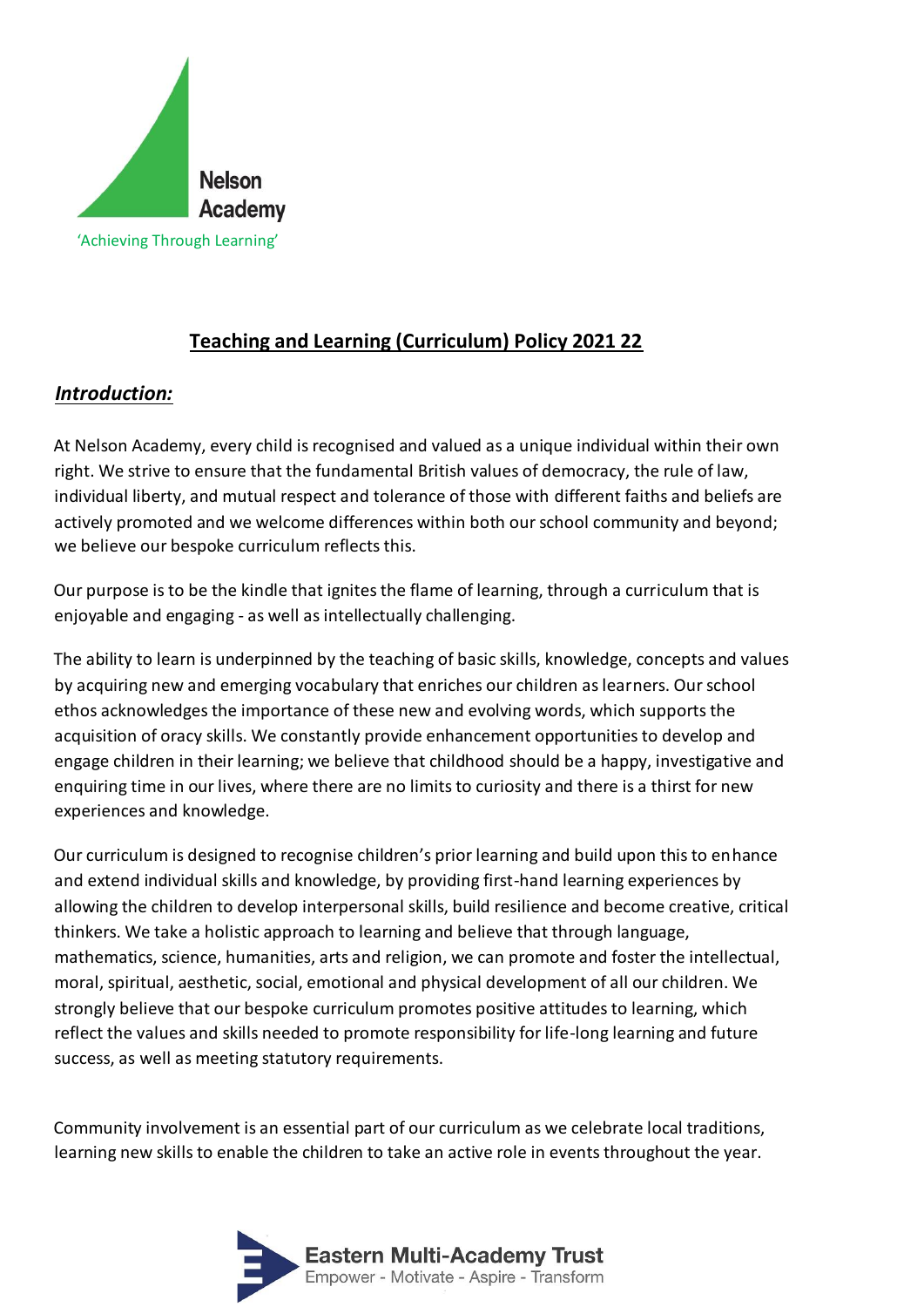Children leave the academy with raised aspirations and a sense of belonging to a tight-knit community, where they have the confidence and skills to make decisions, self-evaluate, make connections and, through active engagement, learn the different ways through which humans make sense of the world.

We are 'transforming lives, transforming communities'.

The aims of our curriculum are:

- Raise aspirations, inspiring our pupils and preparing them for the opportunities, responsibilities and experience of adult life in 21st century Britain and their own communities;
- Promote the highest standards in reading, writing and maths;
- Enable pupils to investigate and problem solve, using a wide range of reasoning and analytical skills;
- Allow pupils to develop a knowledge of themselves in time and space;
- Enable pupils to acquire new and emerging knowledge and skills in the world of science and scientific discovery, both in the past, present and future;
- Challenge pupils to confidently apply logic, to question and to debate to a plethora of issues;
- Ensure pupils are confident in all areas of ICT and Computing, at the forefront of new technology, with an increased thirst for learning what is out there. To be provided with a wealth of learning opportunities and transferrable skills;
- Ensure children are aware of the importance of and participate in arts related, cultural themes;
- Equip pupils with accurate information, positive values and the skills to enjoy healthy, safe and positive relationships, to celebrate their uniqueness and to take responsibility for their health and wellbeing, both now and in the future;

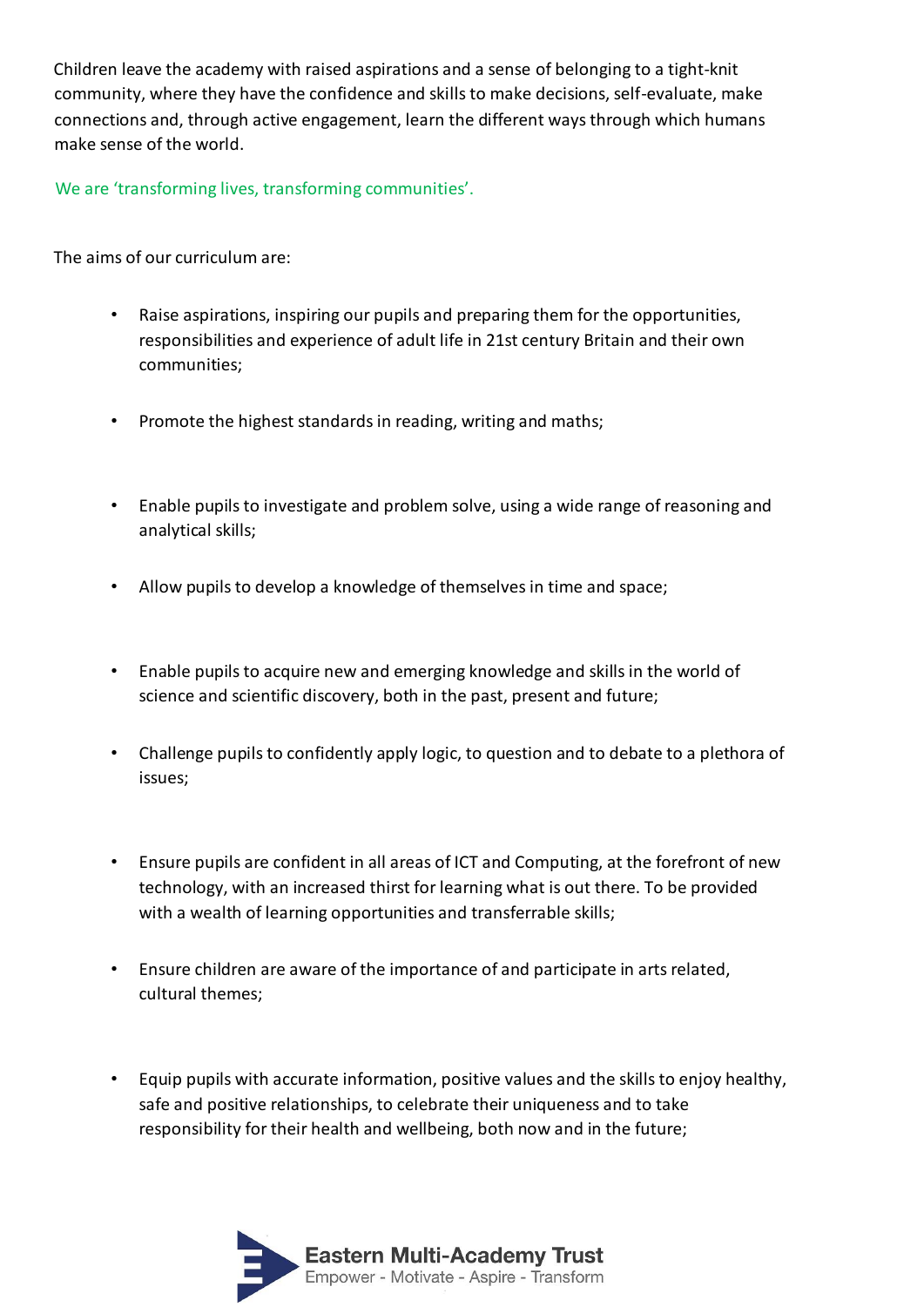- Promote spiritual development and enable pupils to develop moral sensibility through carefully taught values;
- Develop the personal and social skills of each child;
- Provide equality of access and the opportunity for all pupils to make outstanding progress regardless of age, level of developmental ability, race, gender etc; and
- Enable pupils to learn about the emotional, social and physical aspects of growing up, relationships and reproduction, as well as how to keep ourselves healthy.

The curriculum is planned effectively, providing continuity and progression and planning maps are published for each year group and each term on our academy website.

All children need a firm mastery of English and Mathematics as early as possible. Our first priority is to build a secure foundation in Reading, English and Maths as the basis for all other learning. Pupils will be taught to read, write and work with numbers fluently and confidently from the day they become one of our pupils. Where pupils need extra support it will be provided, to ensure that each and every child reaches and exceeds nationally expected standards.

At Nelson Academy, we believe it is vitally important to promote a love, and enjoyment of, learning alongside a commitment to developing pupils' own knowledge and achievement.

We aim to so this through the provision of rich and varied activities that:

- Enables pupils to make connections/schema across different areas/topics of learning;
- Challenge pupils to apply their knowledge of the world and learning to debate, apply logic and to always question;
- Inspire and promote creative thinking to aid problem solving;
- Capacity to learn and retain new knowledge, work independently as well as in collaboration with others;
- Respond positively to the challenge and responsibility they have as learnings; and
- Ensure that a vast range of knowledge, skills and understanding are acquired and developed.

# *The Organisation of the Curriculum:*

Curriculum maps (published on our website) indicate our broad objectives and the links between subjects; Knowledge Organisers (also published on website) contain the key facts and information that children (and Parents/Carers) need to have a basic knowledge and understanding of a topic.

Units of work are planned and are recorded as MEDIUM TERM PLANS and contain the detail of the work to be covered with a progression of learning and knowledge objectives; they are then transferred to SHORT TERM PLANNING (which could be on Smart-Board slides) which details all work to be covered - the learning objectives, the differentiation and what the pupil outcomes will be.

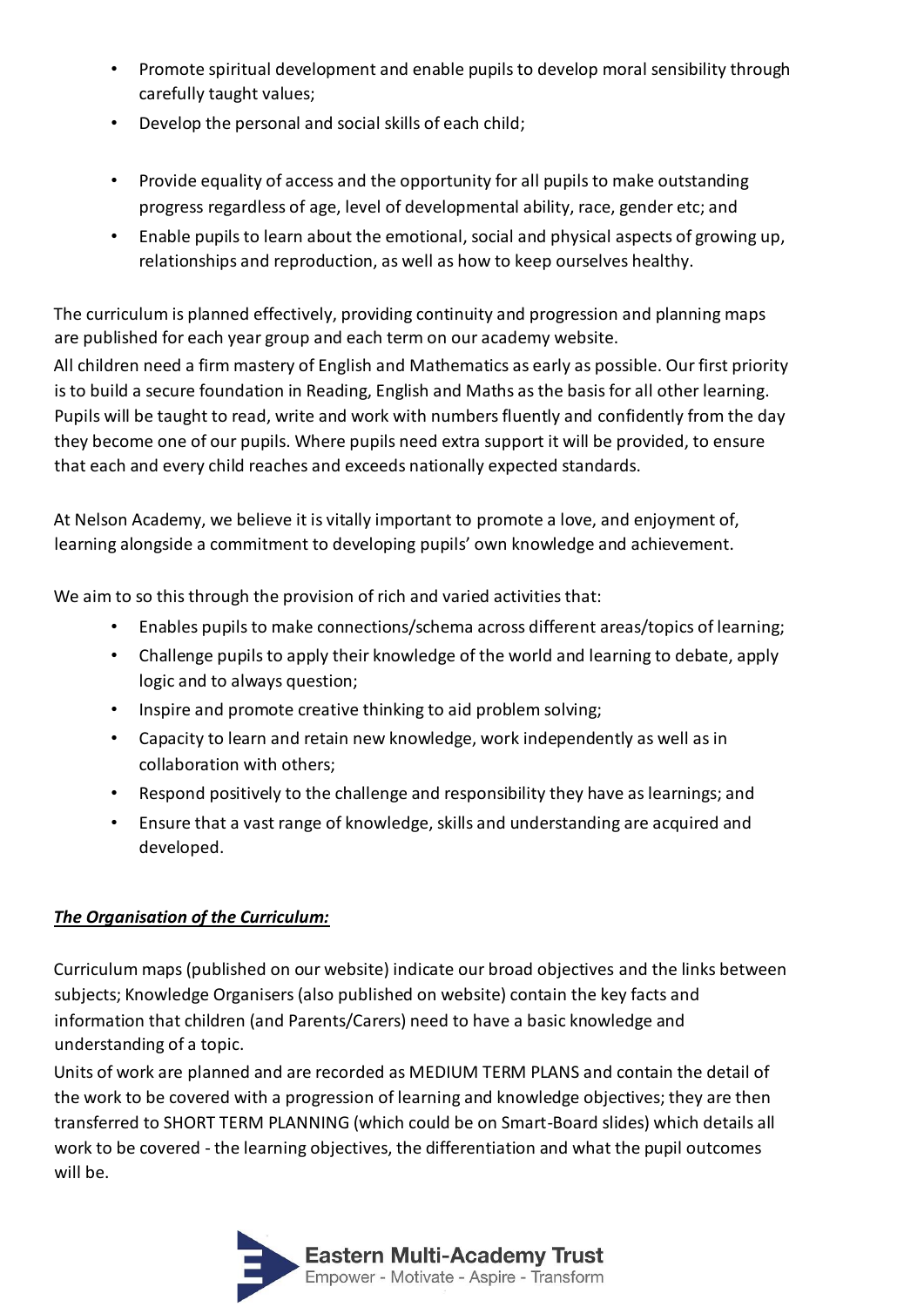Children are taught within their year groups - with some children potentially being withdrawn for small group support - and teaching is focussed on pupils mastering age related expectations for their particular age or stage of development.

Units of work are planned using the framework of the National Curriculum, EMAT Knowledge Curriculum, Primary Knowledge Curriculum, with additional resources such as White Rose Maths. We use Letters and Sounds guidance for our systematic and synthetic teaching in EYFS and KS1; we use Sound Discovery materials, Talk Boost and Toe by Toe throughout the school depending on age and stage of development of individual learners.

The curriculum we have developed within Nelson Academy is designed to provide access and opportunity for all children who attend the school, as stated in our SEND Policy and SEND Information Report. We always provide additional resources and support for children with special educational needs and disabilities. If a child has an additional need, our school does all it can to meet these individual needs. We comply with the requirements set out in the SEND Code of Practice in providing for children with special needs. If staff or parents or carers raise a concern about a child, his/her teacher will make an assessment under advice from the SENDCo. In most instances, the teacher is able to provide resources and educational opportunities which meet the child's needs within the normal class organisation. Support staff, specialist teachers, advice from visiting professionals and personalised learning aids may be used to assist the individual needs of the child.

If a child is working at 'Greater Depth' they will be given challenges that include, among other things, open-ended questions and tasks and encouraged to follow lines of thought independently.

### *See Early Years Policy*

### *Roles and Responsibilities:*

The Principal has the overall responsibility for the leadership of the curriculum and delegates responsibility to key staff. The Principal and Assistant Principals, supported by the Curriculum Leader, co-ordinate the work of the subject leaders and ensure that the curriculum has progression from year group to year group and appropriate coverage. Subject leaders have responsibility over their subject and liaise with class teachers over the content and delivery of the units of work; they are expected to evaluate and monitor standards. Class teachers ensure that the Nelson Academy curriculum is taught and that the aims are achieved for their class,